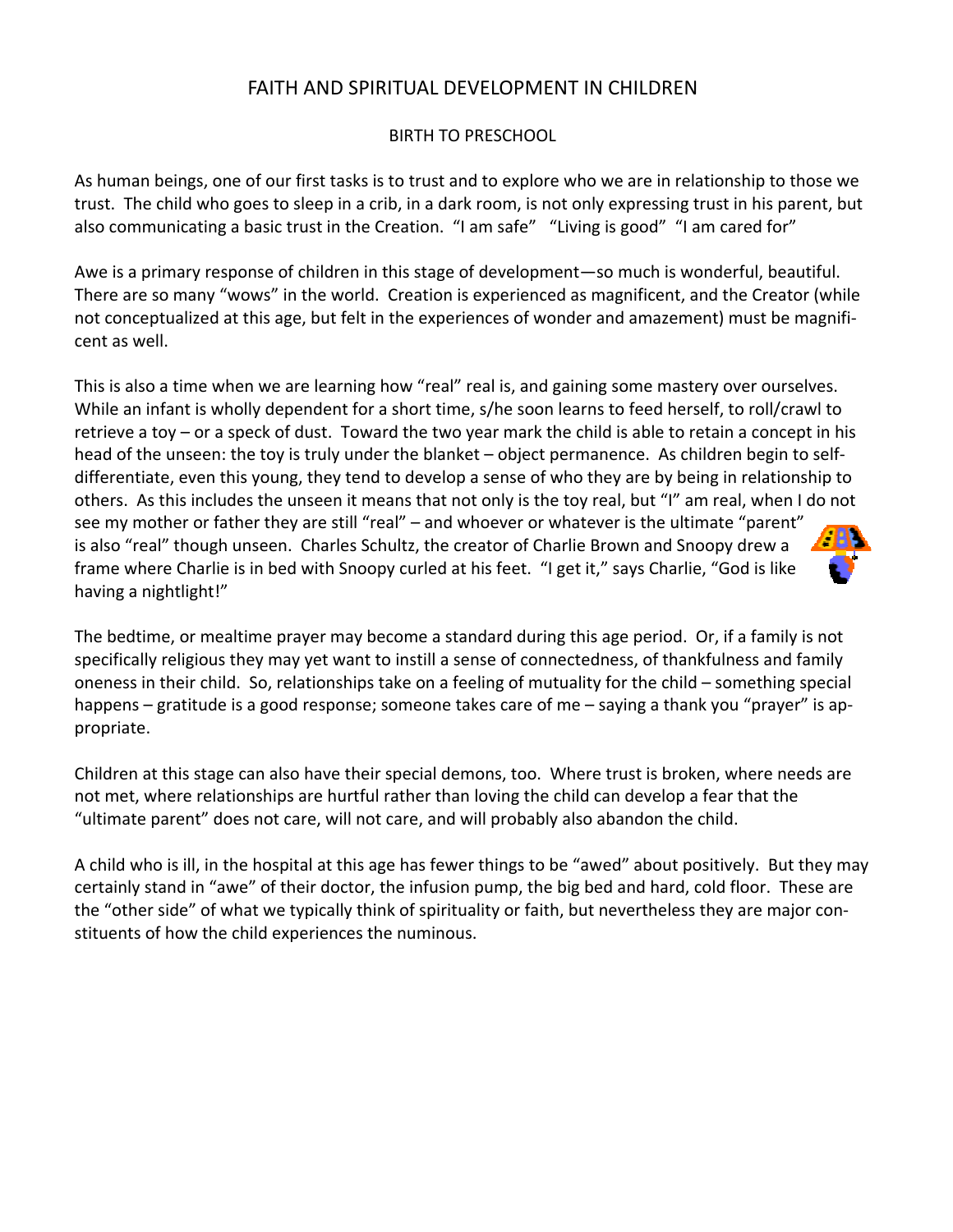# PRESCHOOL/SCHOOL AGE (7/8)

Children become more discerning between 2/3 and 6 or 7, and can articulate what makes sense to them. They tell their "faith" stories easily and comfortably. One child came running to her mother exclaiming about the walk she just took with Jesus. "We held hands and he told me I never, ever had to be really afraid because he would always be close to me, even if I couldn't see him. And I asked him why he was wearing funny-looking shoes and he said they were sandals and where he lived once there was a lot of sand on the ground so the shoes let the sand in and let the sand out!"

Children are beginning to take some responsibility for the family rituals such as prayers at meal time or bedtime, they will initiate them, remind elders when they haven't been observed and are very in‐



trigued with new forms and creating their own rituals. If they are learning the stories of faith – or the stories of meaning as the family makes meaning – they are able to retell the story, insert themselves in it and change it to make sense of their particular world. Christopher wanted the Chaplain to read the story of David and Goliath to him each time she visited him in the hospital. For several days she simply read the story and observed that Christopher became calm and focused during and after hearing the story. Christopher was four and had

a brain tumor; his mother was very anxious and afraid to take a strong role in giving him any meds or doing mouth care, etc. He had learned his regimen and saw to it that it was followed. He was a David facing the Goliath of his disease. Not only did he "live" this story, he was able to articulate it when the Chaplain asked him what he liked most about it. "David was very brave, even when other people were afraid [perhaps like Christopher's mother]. He said to Goliath, 'You can not beat me.' and he believed it."

Children are presented with so much that is new during these years. They are assimilating information that is somewhat familiar and cataloguing it with other bits of knowledge. The have other experiences that give them absolutely novel information and they need to accommodate that to their life and body of knowledge. Major shifts in worldview can happen for the child. If they have been successful during their earlier years, become established in a general attitude of trust, these can be exciting while still a bit destabilizing. But if trust has been damaged, or unable to be built, new experiences can become shattering. Of course, there is a wide continuum and children may fall anywhere along it – as well as travel back and forth along it as knowledge, anxiety, newness increases or recedes.

Children during these developmental years still live in the realm of the "WoW!" The observe the huge‐ ness and the smallness of nature and are intrigued by why God makes mosquitoes and worry if they hear that the Polar Bears might not have any snow to live in. They imbue all things with spirit, and honor them. God is very real and God's ability to be everywhere, all the time is unquestionable. Creeds and prayers become important and "do unto others" a vital part of how they understand rela‐ tionships—they ought to be fair! Children want to help others, worry about others, care deeply for the sadness or worry they feel in others. They want to help make it better—this is a reflection of their ex‐ perience of family, but also of the spiritual realm which is about beauty, truth, and compassion.

When children are ill during this period of spiritual development the illness itself can take on an aspect of reality somewhat beyond the actual truth. But most children understand that the world is bigger than this particular experience; beauty and love, giggles and cookies, still exist. Helping a child remem‐ ber, and have fun is a spiritual endeavor.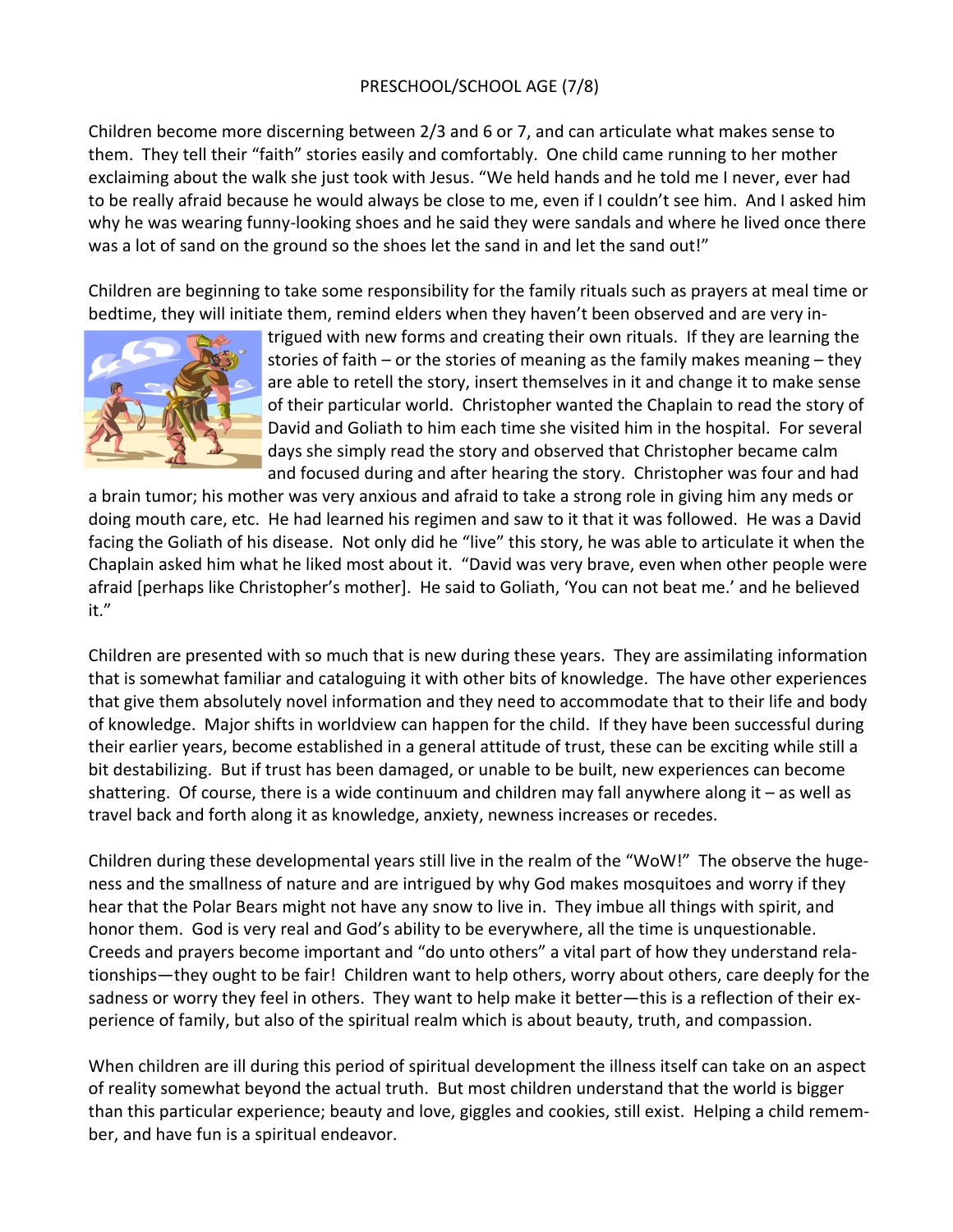## 6/7 TO 11/12

It is important to note than faith development stages overlap. There is no perfect trajectory of devel‐ opment in any area of life. How we develop is always influenced by the systems in which we are em‐ bedded, the experiences we have and the ways we integrate them, and the meanings we draw from our experiences and relationships.

One developmental stage will always be build upon the stage which went before and therefore carry some of the successes and failures experienced during that time. But all the future stages are also nascent within the child and fully potential, even when the child is dying.

During this time period children's focus moves from family to school, play turns into work, and children are interested in beginning to build their competencies. Fair is fair according to the judgments of the child, and what is not fair is simply not acceptable. At the same time they are being ab‐ solute about their sense of justice and meaning, they are carefully observing others to determine how their judgments fit or do not fit with others'. They may become more adamant about being "right" but they may also become more hesitant, particularly if they have had significant experiences of shame or doubt.

This is also a time for religious rites of passage: first communion, confirmation, youth group, first "real" Bible. These are Christian examples, but most faith communities have similar rites – bar/bat mitzvah, etc. The symbols of the faith community have real power and majesty: the Ark, the Cross, the Qur'an. Children are using them – turning them over not only in their hands, but also in their psyches looking for meaning, imbuing them with special authority and effectiveness. Prayer, blessing, and ritual are very special for children during this time frame. They love any kind of hero and anyone or anything can become heroic. Using familiar hero stories or helping them create their own can be an important spiritual activity as they look for the hero within.

When the paradigms do not fit the present experience – when a child is ill, s/he may be more likely to question themselves than the paradigm. "Why am I sick, what did I do wrong? I thought God was supposed to take care of us – why isn't God taking care of me?" This can be an opportunity to look more deeply at the familiar stories with the child as well as to look for alternative paradigms. Options include the Lament Psalms and the story of Job from the Hebrew/Christian Bible. But there is the rich world of storybook and movie as well. Death and Evil/evils are realities for Harry Potter, but there is also love which provides courage, strength, and hope.





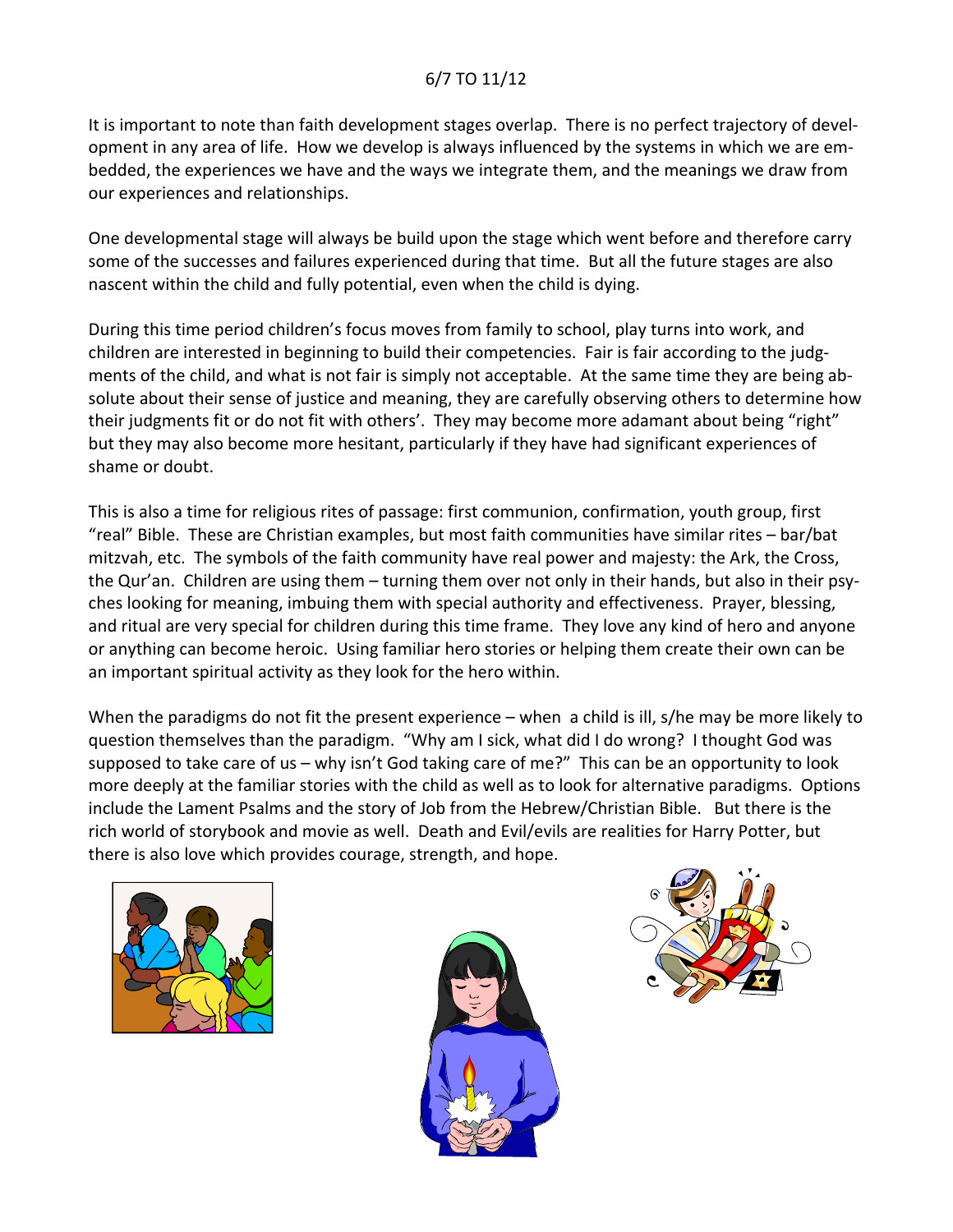## 11/12 AND OLDER

Faith and virtue become very personal and will unite them with others of similar views. These values are an integral part of identity and not available for objective analysis. Differences with other around faith/values is experienced as a difference in the sort of person one is – not a mere difference in belief

No one would doubt that this is a time in which children are frantically (almost) searching for a con‐ crete sense of who they are and what they are about in the world. They are striving to locate them‐ selves within themselves, the world, and their belief system. They are very susceptible to charismatic leaders whose structures and expectations provide cohesiveness and continuity. They are drawn beyond family in many ways, but may feel ambivalent about the distances created in relation‐ ships. They bond with anyone who seems "like" and reject anyone who is "other". They frequently feel that no one "gets" them. But they are still looking for ways to make sense out of their experiences; dramatic changes are often experienced as traumatic and these may lead to more expression of the child's "spirituality" – read belief system. While they may not be deeply involved in a faith community that is easily recognizable, they have a set of values and an ethic that is strong and influ‐ ential. They have a significant sense of the mysterious as consistently available and full of potential. Providers need to be open to the myriad ways the preteen and teen is expressing their experience of the numinous.

#### SOME OTHER PARADIGMS OF FAITH/SPIRITUAL DEV ELOPMENT

#### HAY AND NYE

David Hay and Rebecca Nye are British researchers, respectively a zoologist/theologian and a psy‐ chologist/theologian, who began to study the spirituality of children in the 1990s. They call this a geography of the spirit. Awareness‐sensing: Here‐and‐now, Tuning, Flow, Focusing Mystery‐sensing: Wonder and awe, Imagination Value‐sensing: Delight and despair, Ultimate goodness, Meaning

By awareness they are talking about paying attention, staying alert. Children have a deep connection to the here and now and can be amazed by the simplicity of grass growing. This vividness is a spiri‐ tual realm for children. Tuning is a raised awareness that we sometimes link to aesthetic experi‐ ences. Tobin Hart tells this story of Mark and his eight‐year‐old daughter Miranda in his Book The Secret Spiritual World of Children. They were at a quiet beach and Miranda went to stand about waist deep in the waves, gently moving back and forth with the water. Mark watched her for her for a quarter of an hour, a half an hour, an hour, and nearly an hour and a half. He wondered if he should check on her, disturb her. But he continued to sit and watch. After that hour and a half Miranda came up to him and sat down. She said nothing but was obvious calm and happy. Waiting a few minutes Mark asked her what she had been doing. "I was the water," she said softly. "It was amazing. I was the water. I love it and it loves me. I do not know how else to say it."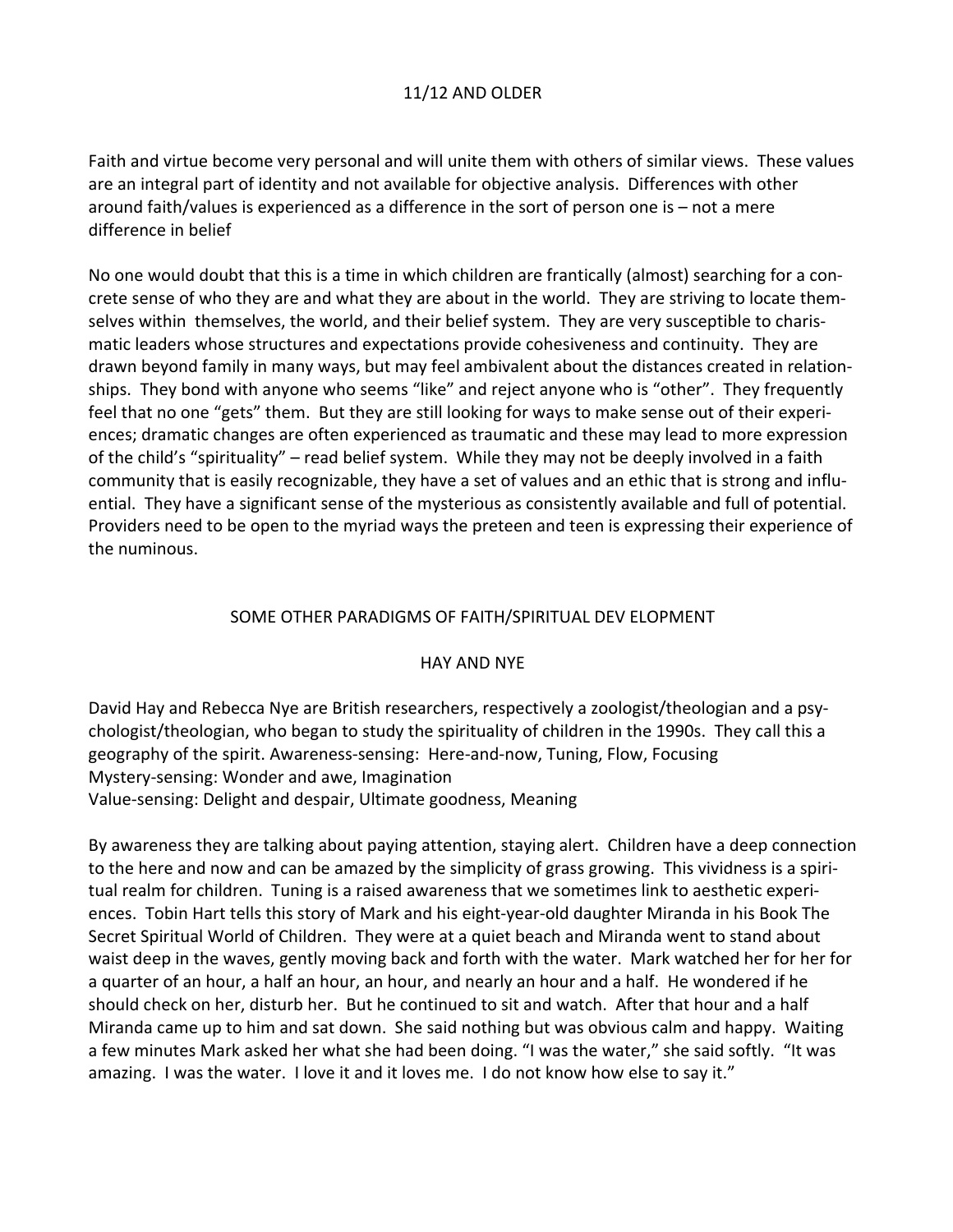Flow is the sense one has when one is fully engaged in an activity and the sense of time is lost, or when an activity is so natural that it is accomplished without thought. It is connected to doing and being where each flows into the other and one feels most fully one's self and yet beyond one's self. Focusing is about paying attention to the body, the felt experiences, the wisdom that comes from what the body has undergone, is capable of and not capable of, it's strength and it's weaknesses, but also the emotional feelings that are associated with bodily sensations.

Mystery surrounds us. Wonder and awe can also be described as fascination or curiosity and amazement or fear. They are very close emotions. They can be profound experiences whether simple or complex. Imagination helps us make sense out of mystery, out of the wonder and awe – it helps us ask the ques‐ tions that take us inside mystery and formulate the hypotheses about what something is or means. Imagination helps us "use" religious symbols and take the journey through them to the meaning behind them. In children's play, stories, artwork much of their "work" at comprehending the mysterious will be available for us to hear/see and use to assist children in further meaning‐making.

Value‐sensing is about going beyond analytic, cognitive assessments to exploring the realm of affect. "Children readily express their ideas of worth or value in the intensity of their everyday experiences of delight or despair." (73) Children who are nurtured, loved, kept safe from birth on typically do have a sense of ultimate goodness – if the parenting is good they extrapolate that the world is good. And mean‐ ing, for Hay and Nye, is not only the cognitive experience of figuring out what is life, who am I, what am I to do with this life. It can very well be a sensed wholeness in which everything comes together without collision or plan, and yet fits perfectly.

#### PRUYSER

Pruyser was a clinical psychologist who spent many years at the Menninger Clinic. He wrote a book in 1976 called The Minister as Diagnostician. He wanted to help local church pastors understand the reli‐ gious/spiritual personalities and needs of their congregants. It comes from a very Christian and a very adult perspective, yet the categories he suggests that pastors use a guidelines for diagnosis can be quite helpful.

By awareness of the holy, Pruyser means is anything special/ sacred to the individual. Does s/he revere anything? How does this demonstrate itself in the person's life? Are they wholly dependent, seeking guidance at every juncture or do they have an inflated sense of self and no need for other? Does this per‐ son every feel a sense of awe, or bliss? Who or what is the person's God or gods or idols.

Providence is related to the person's sense of what gives life meaning; is there anything or anyone "out there" who knows, and who cares about me? Does the individual experience a balance in the good and bad aspects of living or is it all one or the other? Does the individual feel completely at the mercy of God, or the universe – or is the individual's relationship centered on his/her own core of power and compe‐ tence.

Faith is not only the subscription to a certain set of tenets, but is also related to whether a person has an affirming or negating stance on life. Does a person's "faith" open up the world to her or close it down to a few square feet of what is safe and good?